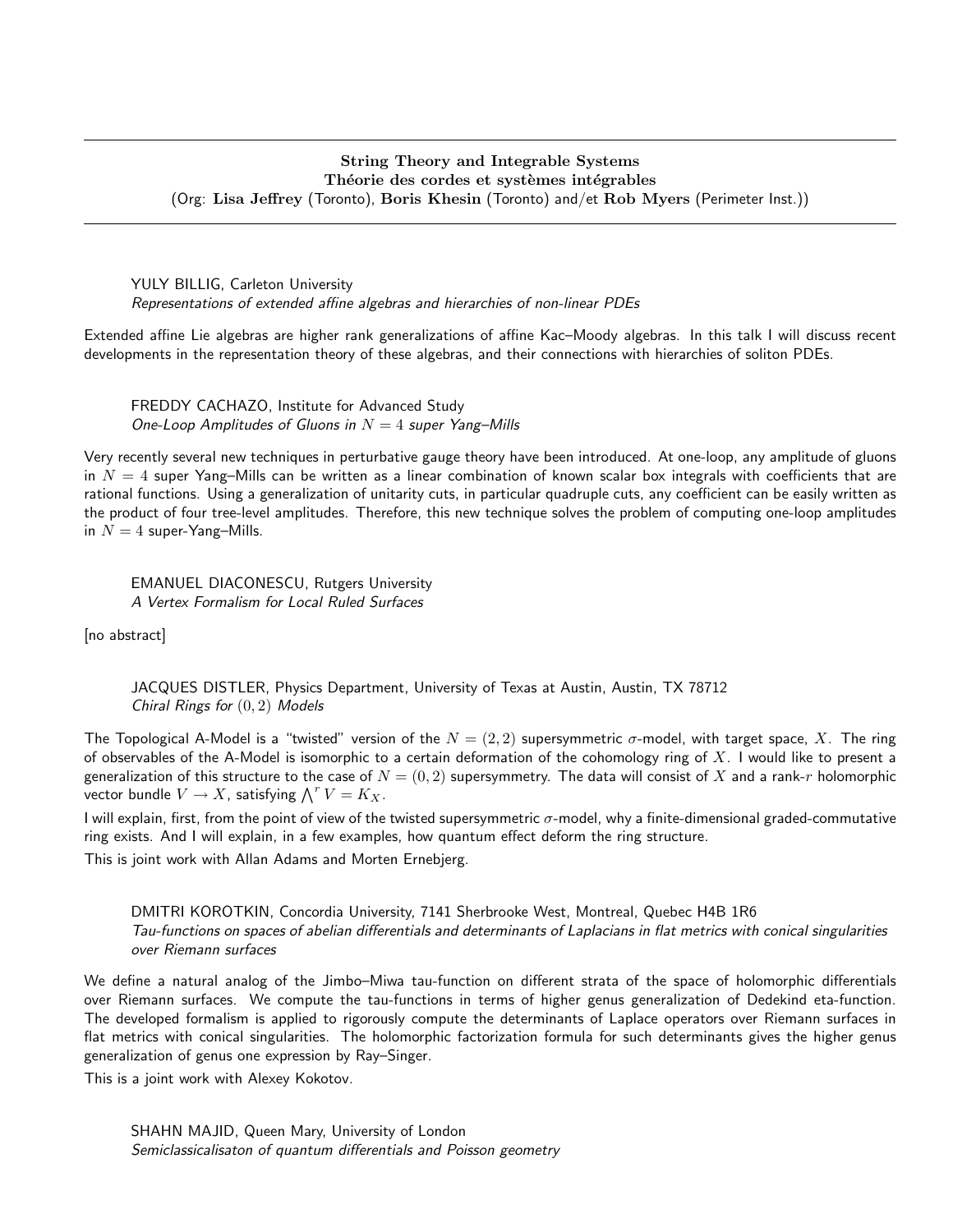We semiclassicalise the standard notion of differential calculus in noncommutative geometry on algebras and quantum groups. We show in the symplectic case that the infinitesimal data for a differential calculus is a symplectic connection, and interpret its curvature as lowest order nonassociativity of the exterior algebra. In the Poisson–Lie group case we study left-covariant infinitesimal data in terms of partial connections. We show that the moduli space of bicovariant infinitesimal data for quasitriangular Poisson–Lie groups has a canonical reference point which is flat in the triangular case. Using a theorem of Kostant, we completely determine the moduli space when the Lie algebra is simple: the canonical partial connection is the unique point for other than  $\mathfrak{sl}_n$ ,  $n > 2$ , when the moduli space is 1-dimensional. This proves that the deformation-theoretic exterior algebra on standard quantum groups must be nonassociative and we provide it as a super-quasiHopf algebra. More generally, we show that many standard quantisations in physics including of coadjoint orbits (such as fuzzy spheres) have naturally nonassociative differential structures. Our methods also quantise quasi-Poisson manifolds of interest in string theory.

Mostly joint work with E. J. Beggs.

GERARD MISIOLEK, Mathematics, University of Notre Dame, IN 46556, USA Recent well-posedness results for the CH equation

I will describe some recent results on analyticity and ill-posedness.

ANDREW NEITZKE, Harvard University, Cambridge, MA BPS Microstates and the Open Topological String Wave Function

I will describe recent joint work with Mina Aganagic and Cumrun Vafa, which reinterprets the square of the open topological string wave function (also known as the generating function for open Gromov–Witten invariants) in terms of counting supersymmetric microstates localized on a stringy defect in a gravitational theory in 4 dimensions. I will also sketch the sense in which the wave function property of the topological string, which plays a crucial role in this work, is related to integrability.

RONEN PLESSER, Duke University Linear Sigma Models and Coulomb Branches

[no abstract]

MATSUO SATO, Department of Physics and Astronomy, University of Rochester, Rochester, NY 14627-0171, USA) Integrability of the  $\operatorname{Ad}S_5\times S^5$  Superstring

We study integrability aspects of superstrings on  $\rm Ad\,S_5\times S^5.$  We show that a one parameter family of flat currents, which is gauge equivalent to that obtained by Bena, Polchinski and Roiban, is manifestly invariant under a generalized  $Z_4$  transformation. This symmetry is expected to simplify analysis of the currents because the  $Z_4$  transformation is an automorphism of  $PSU(2, 2|4)$ , the isometry in the theory.

We perform the canonical analysis of the theory. Especially we calculate the Poisson bracket of the currents. This bracket results in an algebra which includes a Schwinger term. Because of the Schwinger term, more work is needed in understanding the quantum integrability properties of the system.

MICHAEL SHAPIRO, Michigan State University, East Lansing, MI 48823 Cluster algebras and Poisson Geometry

We describe a Poisson structure compatible with a cluster algebra structure. In particular case of cluster algebra formed by Penner coordinates on the decorated Teichmuller space that leads to a known Weil–Petersson symplectic form a Teichmuller space.

JACEK SZMIGIELSKI, Department of Mathematics and Statistics, University of Saskatchewan, 106 Wiggins Rd., Saskatoon, S7N 5E6 Degasperis–Procesi peakons and the discrete cubic string